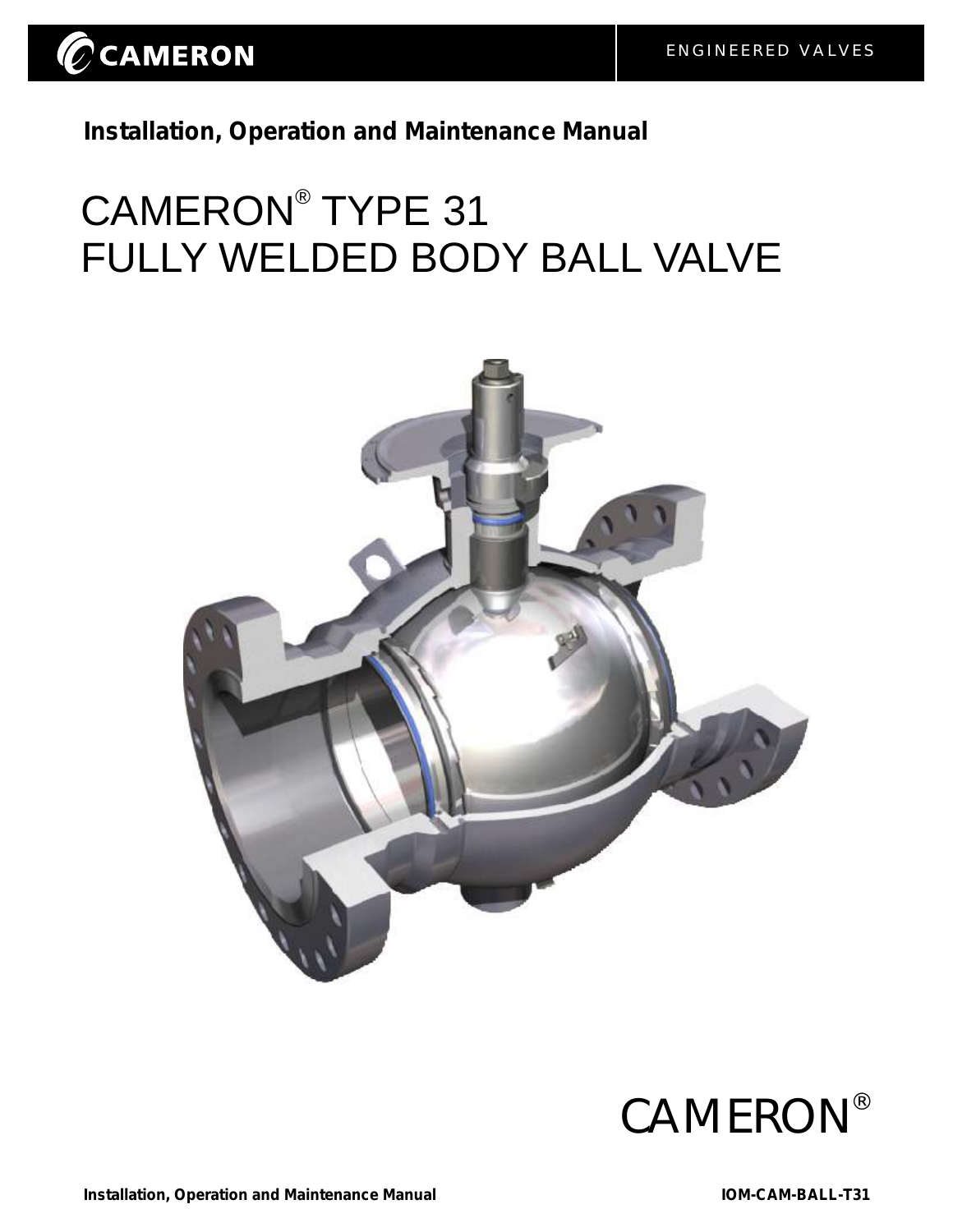# CCAMERON

#### **TABLE OF CONTENTS**

| <b>CAMERON TYPE 31</b><br><b>FULLY WELDED BODY BALL VALVE</b> |  |
|---------------------------------------------------------------|--|
|                                                               |  |
|                                                               |  |
|                                                               |  |
|                                                               |  |
|                                                               |  |
|                                                               |  |
|                                                               |  |
|                                                               |  |
|                                                               |  |
|                                                               |  |
|                                                               |  |

© Cameron's Valves & Measurement Group IOM-CAM-BALL-T31 Rev. 0 06/09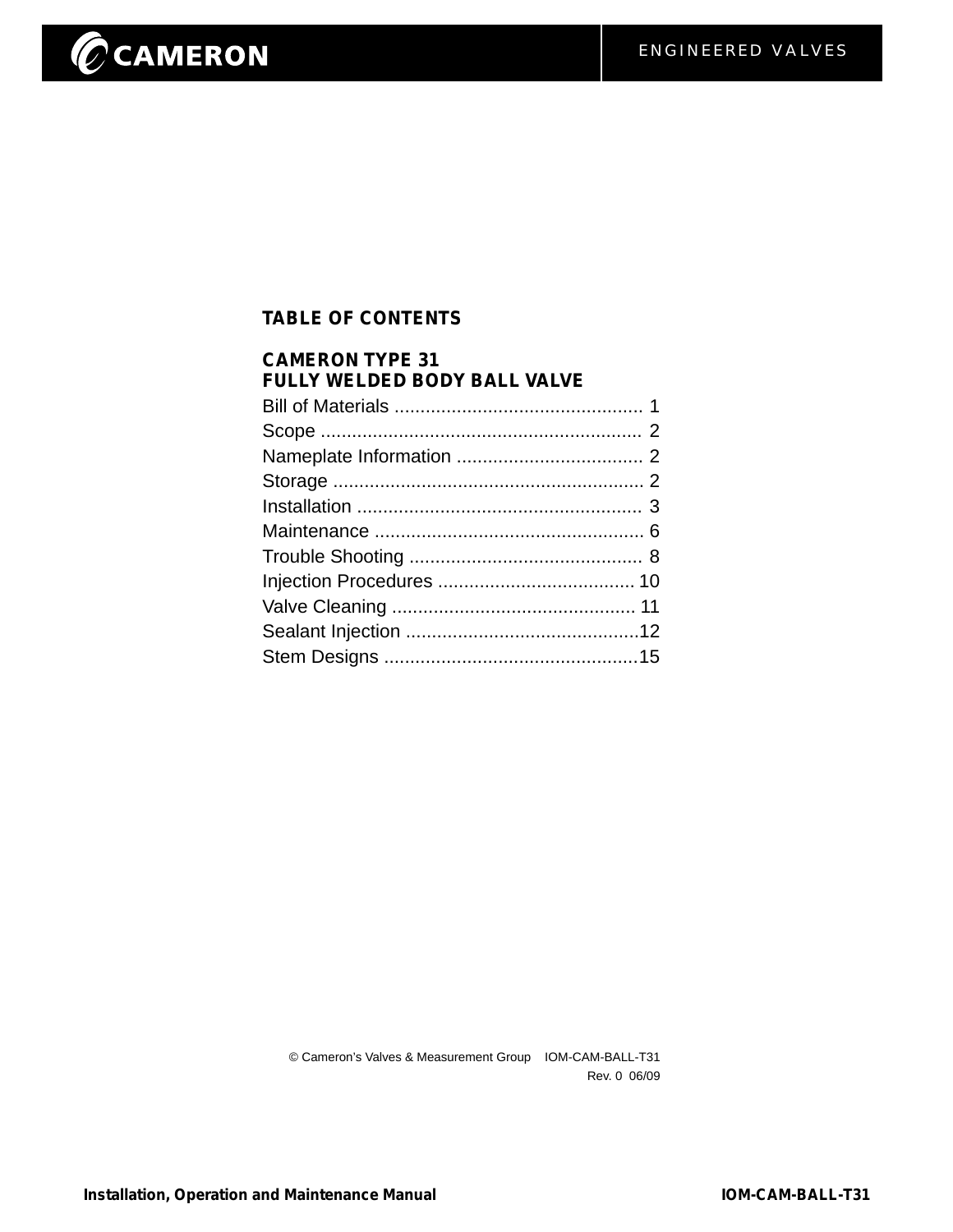#### **Bill of Materials**



Figure 1 - Cameron Fully Welded Body Ball Valve Components.

| ITEM | <b>DESCRIPTION</b>     |
|------|------------------------|
| 1    | Keyed Shaft            |
| 2    | Upper Stem Seal*       |
| 3    | <b>Upper Body</b>      |
| 4    | <b>Lower Stem Seal</b> |
| 5    | Stem Bearing           |
| 6    | Dog                    |
| 7    | Ball                   |
| 8    | Seat Ring              |
| 9    | Lip Seal               |
| 10   | <b>End Connection</b>  |
| 11   | Lower Body             |

\*Details of stem are on pages 15 and 16.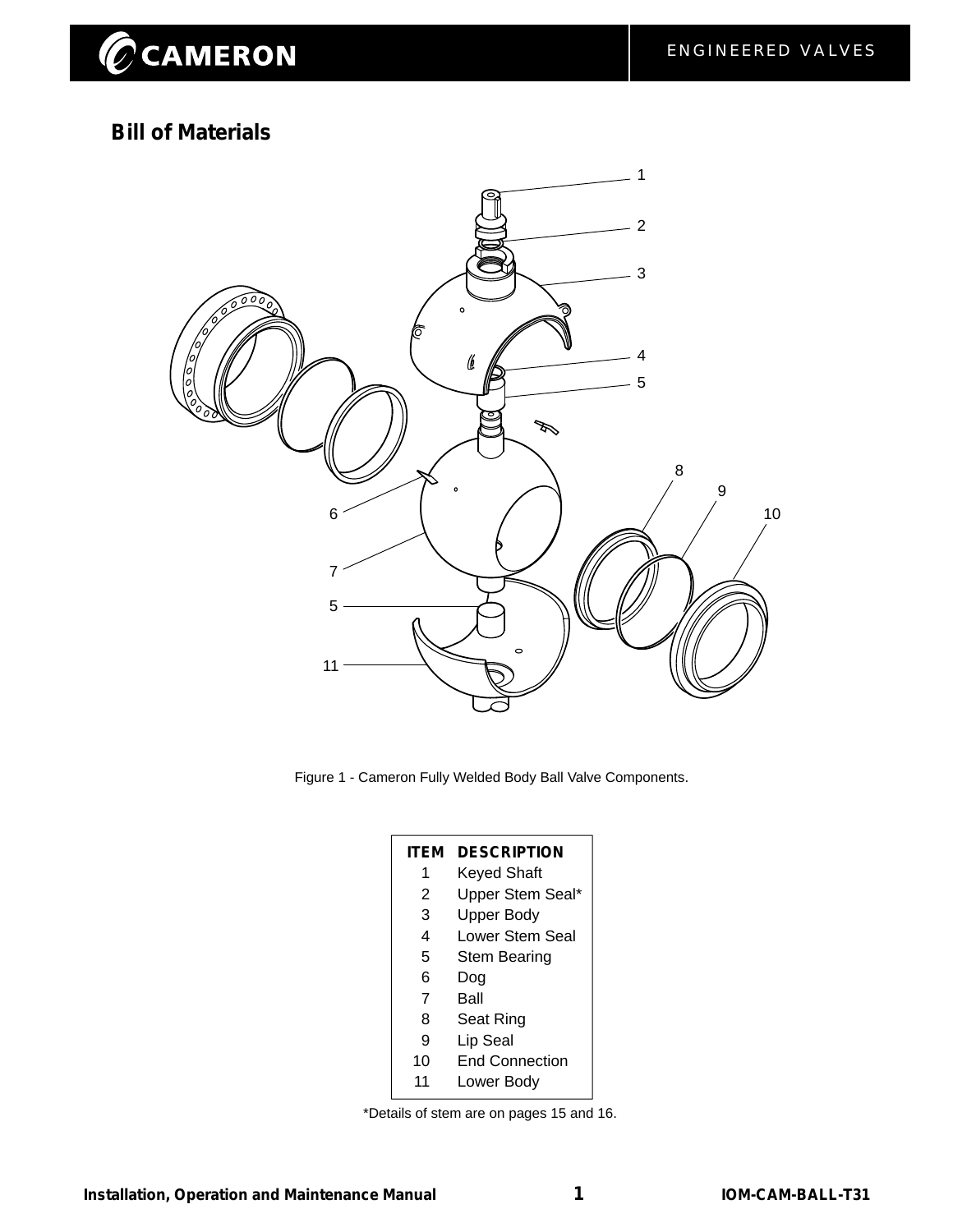## $\oslash$ CAMERON

#### **Scope**

One of the most trusted valves in the petroleum industry, the CAMERON T31 Fully Welded Body Ball Valve combines the strength of forged components with a lightweight and compact spherical design. CAMERON T31 Fully Welded Body Ball Valves satisfy ASME 150 through 2500 (PN 20 through PN 420) and API 2000 through 10000 standards. Made of forged steel to assure uniform fine grain structure and toughness, they may be specified in sizes from 2" to 56" (DN 50 to DN 1400).

Engineered for heavy-duty service and minimal maintenance, the CAMERON T31 Fully Welded Body Ball Valve is commonly selected for a number of applications. The distinctive design of the CAMERON T31 Fully Welded Body Ball Valve gives it maximum strength and minimum weight as well as maximum resistance both to pipeline pressure and stresses. The compact, spherical design also eliminates body flanges, thus reducing overall size and leak paths.

#### **Nameplate Information**

#### **ITEM STAMP**

1 Nominal Valve Size x Actual Bore Size.

Δ

6

- 2 Maximum Temperature
- 3 Minimum Temperature
- 4 Body Material Symbol
- 5 Seat Insert Material Symbol
- 6 Assembly Part Number
- 7 Valve Length
- 8 API Class Designation
- 9 Maximum Working Pressure
- 10 Maximum Operating Pressure
- 11 Seat Material Symbol
- 12 Ball Material Symbol
- 13 Valve Assembly Serial Number
- 14 Month and Year of Manufacture



Figure 2 - Typical Valve Nameplate.

#### **Storage**

The valves are conditioned for a storage period of approximately six months. The following care should be taken when storing valves.

- 1. Make sure the valve end connection covers remain in place during storage.
- 2. If the valve does not have an operator already installed and the valve will be stored outside, the open stem extension or the stem adapter should be covered to avoid water buildup.
- 3. If long-term storage is required, the valve should be conditioned using a corrosion inhibitor and end connection covers. Follow the guidelines found in CAMERON Engineering Bulletin 476B for long term storage.

Obtain a copy from your Cameron Valves & Measurement representative.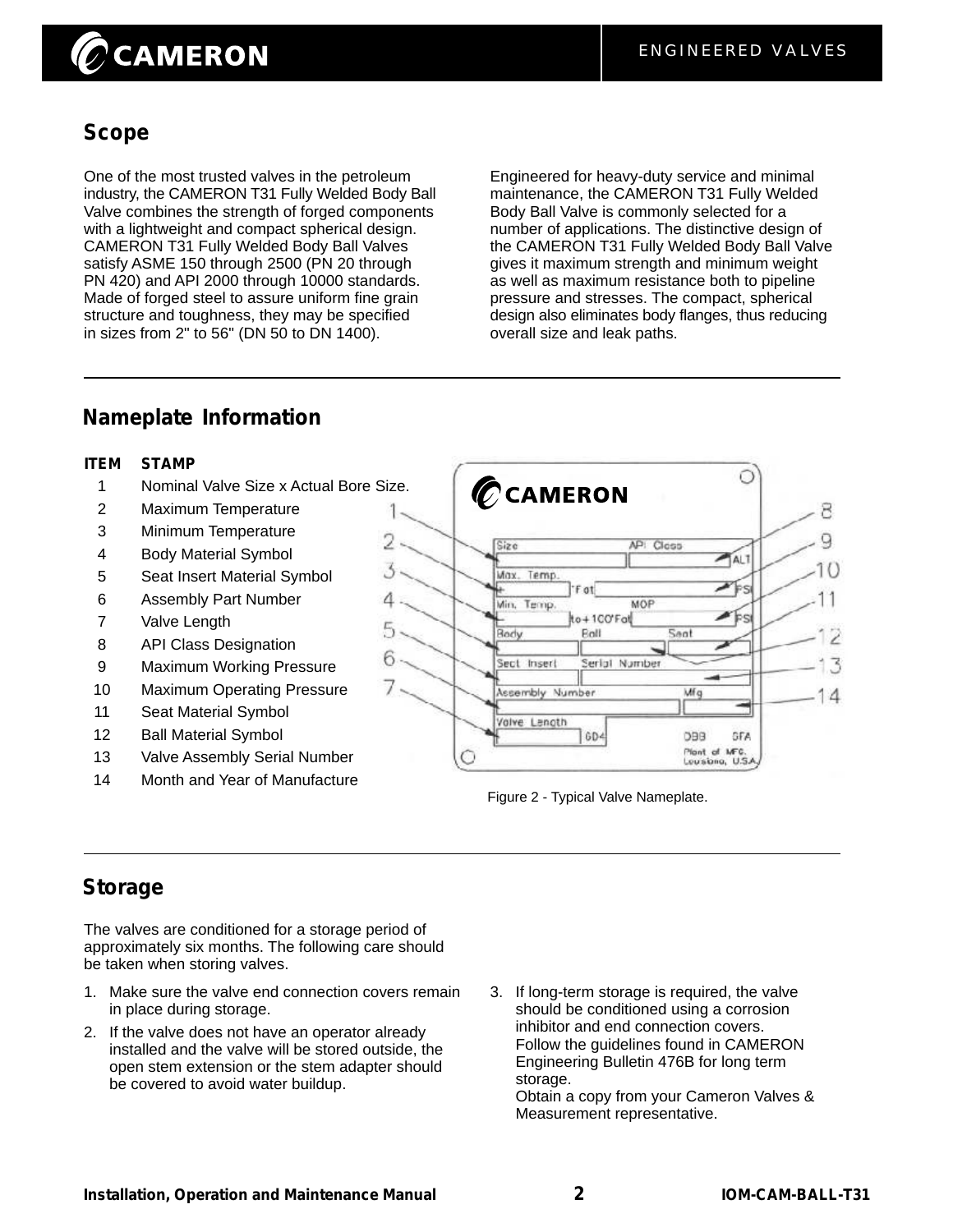## **CAMERON**

#### **Installation**

#### **Handling of Valves**

1. The valve should be lifted in such a way that the body supports the load.

**CAUTION: The journal and the end connection necks are suitable places to attach lifting slings. Never use handwheels or other protruding parts of the gearbox or actuator not designated for this purpose.**

- 2. If the valve is equipped with lifting lugs, these should be used for handling.
- 3. The end protector covers should be kept in place on the end connections during all handling. Remove only during final installation of the valve.

**CAUTION: During handling, protect the end connection faces and fittings against damage from the lifting devices. Failure to cover faces and fittings could cause damage to the valve.**

#### **Position of Valve**

The ball valve may be installed in any position. Either end of the valve may be installed as the upstream end.

#### **Protection of Ball**

**CAUTION: The ball should be fully open during the installation of the valve. Failure to keep the ball fully open during installation could cause damage to the valve.**

If the ball must remain in the closed position during installation of the valve, coat the exposed surfaces of the ball with grease. This will protect the plug from damage due to weld splatter.

**CAUTION: Do not leave the valve in the partially open position for an extended period of time.**



Figure 3 - Correct valve lifting using End Connection Necks.



Figure 4 - Correct lifting using the valve Lifting Lugs.

**CAUTION: A weld end valve without pup pipes should never be installed in the closed position.**

#### **Welding Instructions**

When preheating, welding or stress relieving, body temperatures must not exceed 400°F (200°C) at any point beyond 3" (75 mm) from the weld. Use tempil sticks to check temperatures. Before CAMERON T31 Fully Welded Body Ball Valves are welded into final position in the pipeline, cover the valve seal areas (ball-to-seat area and seat-to-end connection area) with 1" wide masking tape from the 3 o'clock to the 9 o'clock position. This will help prevent any foreign material from becoming lodged in these areas. The piping system should also be pigged before operation or pressure testing to remove any foreign material from the pipeline.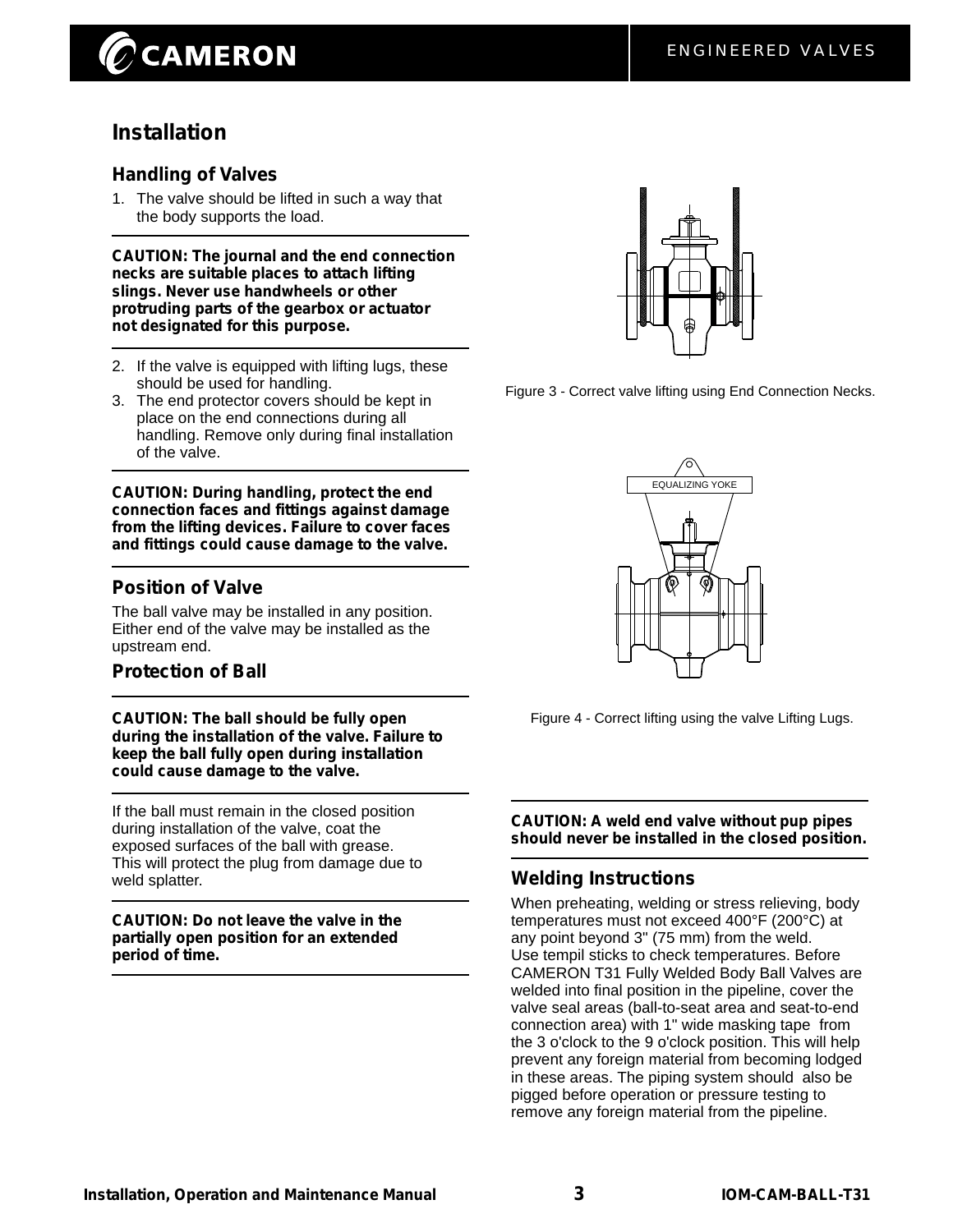### **Hydrostatic Testing**

When CAMERON T31 Fully Welded Body Ball Valves are installed in a piping system that requires hydrostatic testing of the adjoining pipe, follow these procedures to minimize any damage that could occur to the sealing surfaces and seat seals inside the valve.

- 1. Valve should be in the fully open position when the injection of test fluid begins. This will allow any pipeline debris to be flushed through the valve bore and out of the piping.
- 2. Once the piping system has been purged of debris and the system has been filled completely with the test fluid, the ball valve should be placed in the partially open position (approximately 10° from the fully open position). This allows test fluid into the body cavity of the valve.
- 3. The valve is now ready to be pressure tested.
- 4. Upon completion of hydrostatic testing, the valve should be returned to the fully open position before removing the test fluid from the piping system. The test fluid in the body cavity can be drained through the body drain port located on the lower portion of the valve body.
- 5. Once the valve and piping system have been pigged and customer product is injected into the piping system, the valve should be moved to the partially open position (approximately 10° from the fully open position). Any remaining test fluid trapped in the valve body cavity can then be vented through the body bleed plug, located on the lower portion of the valve body. If the valve has been fitted with a stem extension, the vent fitting will be located below the mounting flange on top of the extension.
- 6. Opening the body bleed fitting will force trapped test fluid out of the body cavity. Keep the bleed plug open until all fluids have been exhausted through the body bleed plug.
- 7. Close the valve body bleed fitting and return the valve to the fully open position or the required operating position.
- 8. The valve seat pockets should be filled with an approved valve flush product to displace any test fluid. Refer to Routine Seat Cleaning which appears on page 7.

#### **Mounting the Gear/Actuator**

To mount a gear or power operator on a valve, use the following guidelines. **Note: The guidelines given are for typical gear and actuator designs.**

Specific instructions for each design should be obtained from the gear / actuator manufacturer.

1. Make sure the valve is in the fully open or closed position and position the actuator to match.

- 2. Depending on the valve stem and the actuator/ gear mounting kit, it is possible that the actuator may be installed in multiple positions. If this is the case, determine where the customer desires the handwheel or actuator control panel and install it accordingly. (A thin layer of antiseeze on the valve stem is recommended.)
- 3. Once the operator is mounted, secure it with the appropriate bolts. If the bolt holes do not line up, slightly operate to the open or closed to match the mounting flange. If you are unable to operate the operator, performing steps 2 and 3 of Setting Stops may need to be conducted.
- 4. It is now necessary to set the operator stops as outlined in the following section.

#### **Setting Stops**

#### **Gear Operator with Stops**

- 1. Make sure that operating the valve to the fully open and fully closed position will not disrupt current operation of line.
- 2. Loosen the open and closed stop screw locknuts.
- 3. Turn stop screws counter-clockwise to increase gear travel.
- 4. Operate the valve to the fully open position.
- 5. Utilize the stem stop viewports to verify valve position. (Refer to Open and Closed Viewports on page 6.)
- 6. Turn the open stop screw clockwise until it stops, then tighten the locknut. If the stop screws will not turn, repeat steps 3 and 4.
- 7. To set the closed stop, conduct steps 3 6, operating the valve to the closed position and utilize the closed stop.



- APPROXIMATE LOCATION OF BLANKING PLUGS (IF PRESENT)

Figure 5 - Typical Gear Box with Stops.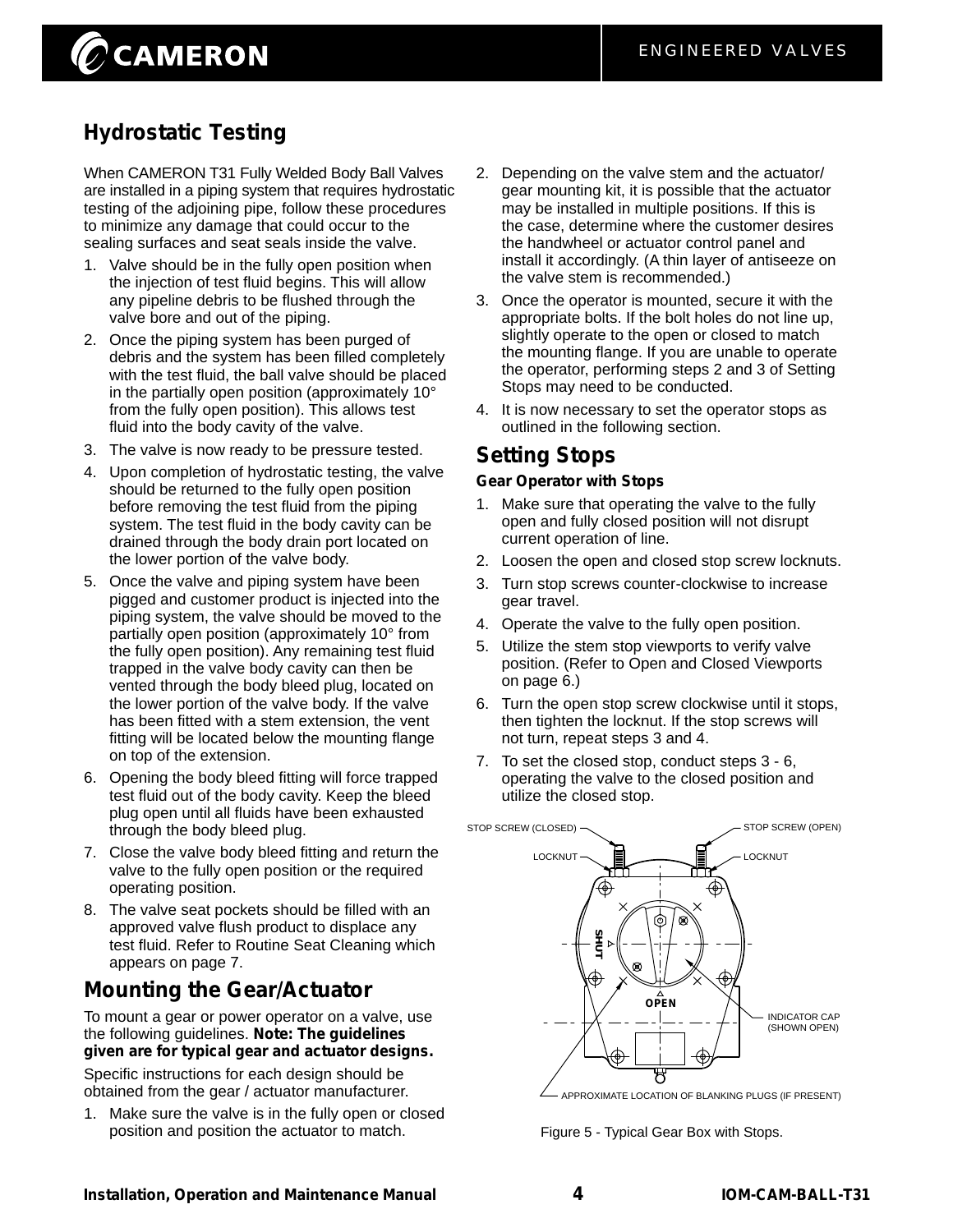## $\oslash$ CAMERON

#### **Rotary Vane Style Operator (4 Bar Type)**

- 1. Make sure that operating the valve to the fully open and fully closed position will not disrupt current operation of line.
- 2. Loosen the open and closed stop screw locknuts.
- 3. Turn stop screws clockwise to increase travel.
- 4. If equipped with a manual override, use it to operate the valve to the fully open position.
- 5. Check the stem stop viewports to verify valve position. (Refer to Open and Closed Viewports on page 6.)
- 6. Turn the open stop screw counter-clockwise until it stops and tighten the locknut.

**CAUTION: Once the stop makes contact with the vane, do not continue to turn the screw. Continuing to turn the screw could move the valve off the stops.**

- 7. If the stop screws will not turn repeat steps 3 and 4.
- 8. To set the closed stop, repeat steps 3 6, operate the valve to the closed position and use the closed stops.

#### **Scotch Yoke Style Operator**

- 1. Make sure that operating the valve to the fully open and fully closed position will not disrupt current operation of line.
- 2. Loosen the open and closed stop screw locknuts.
- 3. Turn stop screws counter-clockwise to increase piston travel.
- 4. If equipped with a manual override, use it to operate the valve to the fully open position.
- 5. Check the stem stop viewports to verify valve position. (Refer to Open and Closed Viewports on page 6.)
- 6. Turn the open stop screw clockwise until it stops and tighten the locknut.

#### **CAUTION: Once the stop makes contact with the vane, do not continue to turn the screw. Continuing to turn the screw could move the valve off the stops.**

- 7. If the stop screws will not turn repeat steps 3 and 4.
- 8. To set the closed stop, repeat steps 3 6, operate the valve to the closed position and use the closed stops.



Figure 6 - Rotary Vane-Style Operator.



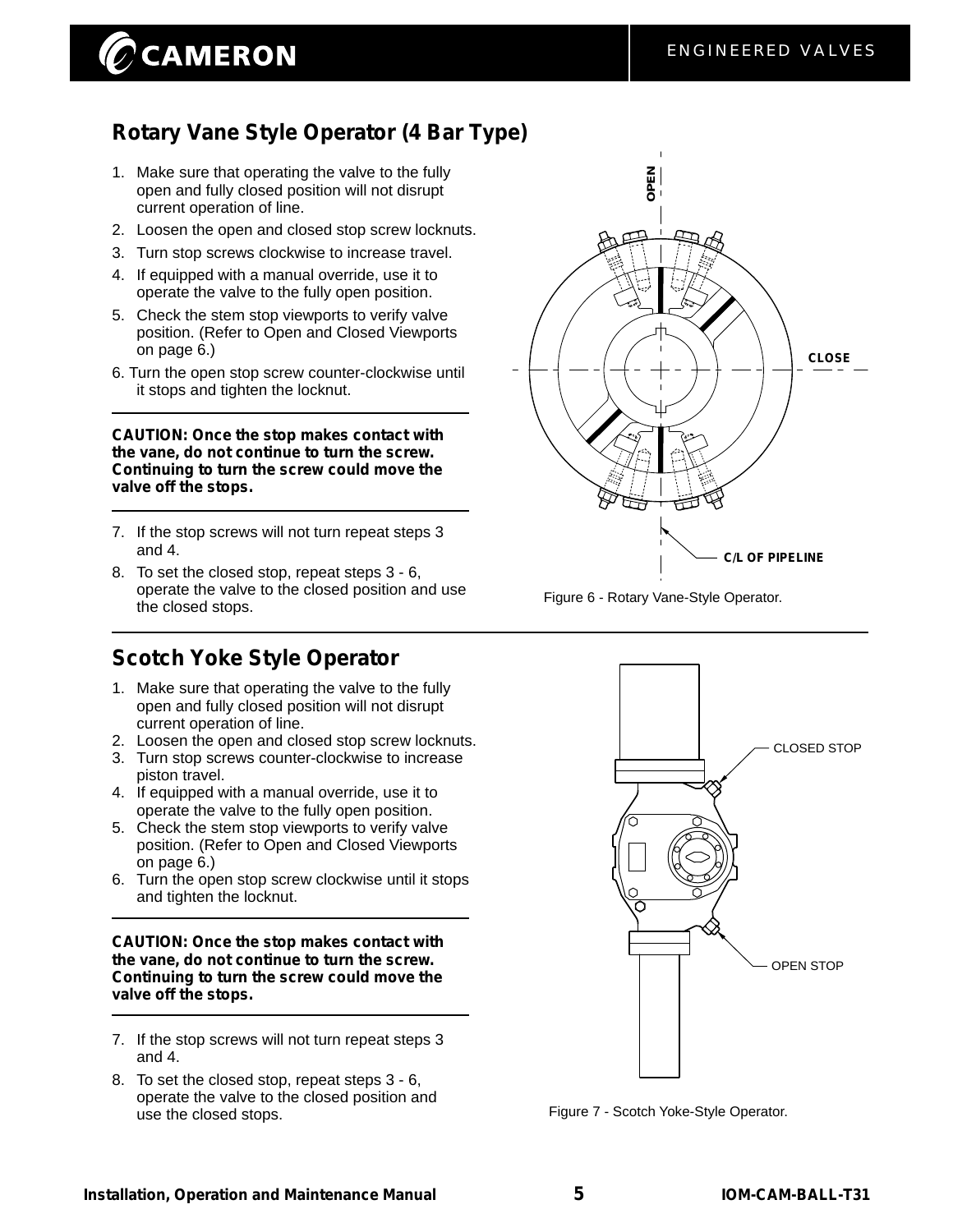# **CAMERON**

### **Open and Closed Viewports**

Once the pipe plug and relief plug are removed from the valve mounting flange, the position of the keyshaft stop relative to the valve stops can be observed on valves with nominal stem sizes of 3" and larger.

The valve is fully opened when the keyshaft stop butts against the valve stop as viewed through the "open viewport" and is fully closed when the keyshaft stop butts against the valve stop as viewed through the "closed viewport".

Figure 8 shows the viewport locations for valves with a 3" stem size and figure 9 shows the viewport locations for valves with 4" and larger stem sizes.



Figure 9 - Open Figure 8 - Open and Closed Viewport Location for Valves and Closed Viewport Location for Valves with 4" with 3" Stem Size: Valve shown in Open Position.



#### **Operating Times**

#### **Quick Operating Time**

Opening or closing a valve quickly induces loads in addition to the normal torsion load. It is therefore necessary to limit valve operating times in order to prevent over stressing of the valve.

Valves can be safely operated with an operating time given by the formula:

\*Quick operating time = Valve nominal bore

If a faster operating time is required, please call your Cameron Valves & Measurement Representative.

2

#### **Longest Operating Time**

When the valve is being operated, the seat face is exposed. Therefore, to minimize the amount of time in which the seat face is exposed, Cameron Valves & Measurement group recommends a maximum operating time as follows:

\*Longest Operating Time = 5 x Valve nominal bore (i.e., one minute per foot of nominal bore) \*The time is in seconds and the bore size is in inches.

**CAUTION: Failure to follow these operating times could cause damage to the valve.**

#### **Maintenance**

The CAMERON T31 Fully Welded Body Ball Valve requires a minimum of maintenance. In order to optimize the life of the valve, the maintenance procedures on pages 6 and 7 should be followed.

and Larger Stem Sizes: Valve shown in open Position.

#### **Operation**

Operating the valve is an important part of routine maintenance. Operation of the valve will help to break-up any buildup on the seat face and/or ball and, if so equipped, will rotate the seat rings 15°, distributing the wear on the insert.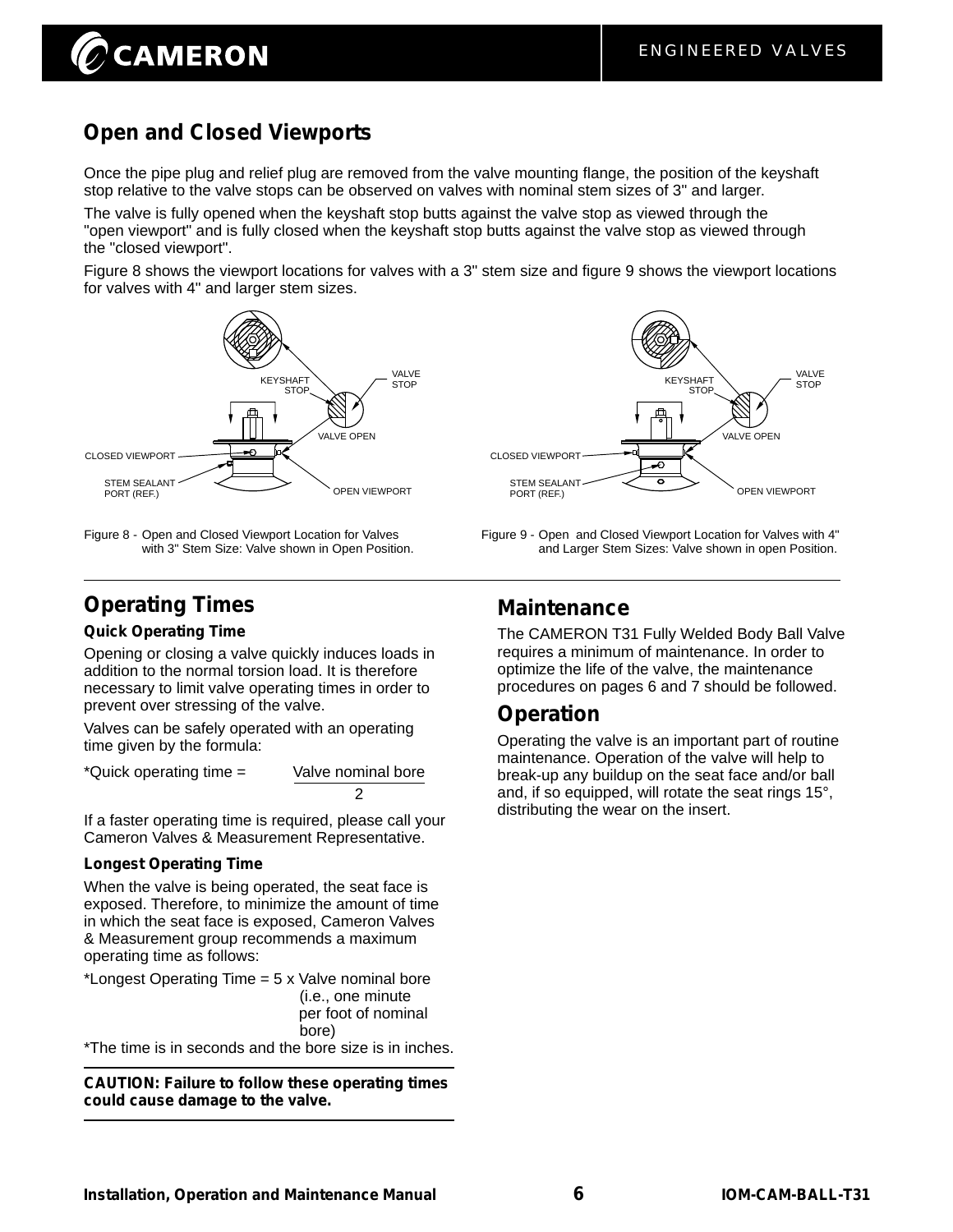## **CAMERON**

#### **Double-Block-and-Bleed**

Whether in the open or closed position, pressure on each side of the ball is blocked from the body cavity by the seat ring. The body cavity can then be blown down or drained through the body port. Take the following steps when block-and-bleeding a valve:

**WARNING: Make sure proper safety garments are worn, and follow all customer safety procedures. Failure to do so could injure you or others.**

- 1. The CAMERON bleed fittings have one or two exhaust ports. You should be aware of their orientation. Any debris in the valve or fitting will be exhausted at a high velocity.
- 2. If necessary, tighten the fitting to reorient the exhaust ports.
- 3. With the valve fully open or fully closed, open the bleed fitting all the way. When opening the bleed fitting, a backup wrench may be used to prevent accidental removal of bleed fitting.

The process of block-and-bleeding the valve is intended to test the valve integrity. If the valve does not blow down, this indicates that

the seats are leaking. Consult the Troubleshooting section.

**WARNING: Never try to block-and-bleed the valve in the partially open position. Failure to do so could injure you or others.**





Figure 10 - Valve Closed. Figure 11 - Valve Open.



Figure 12 - Typical Bleed Fitting.



Figure 13 - Cameron T31 Seat Section.

#### **Seat Cleaning**

The seat pocket area is the primary area where any valve can be affected by contaminants in the lines. To insure the seat's free movement, it is recommended that the valve seat pockets be cleaned routinely with an approved product. (The frequency of routine cleaning depends on the severity of service, but once a year is a good guideline. Contact your Cameron Valves & Measurement group representative for assistance). Cleaning procedures can be found on page 10.

#### **Gear Maintenance**

The following gear maintenance should be performed along with the valve maintenance:

- 1. Inspect housing for damage and wear.
- 2. Inspect weather seal and replace, if damaged. This will prevent water from entering the gearbox and causing corrosion.
- 3. Lubricate gear, using an approved lubricant.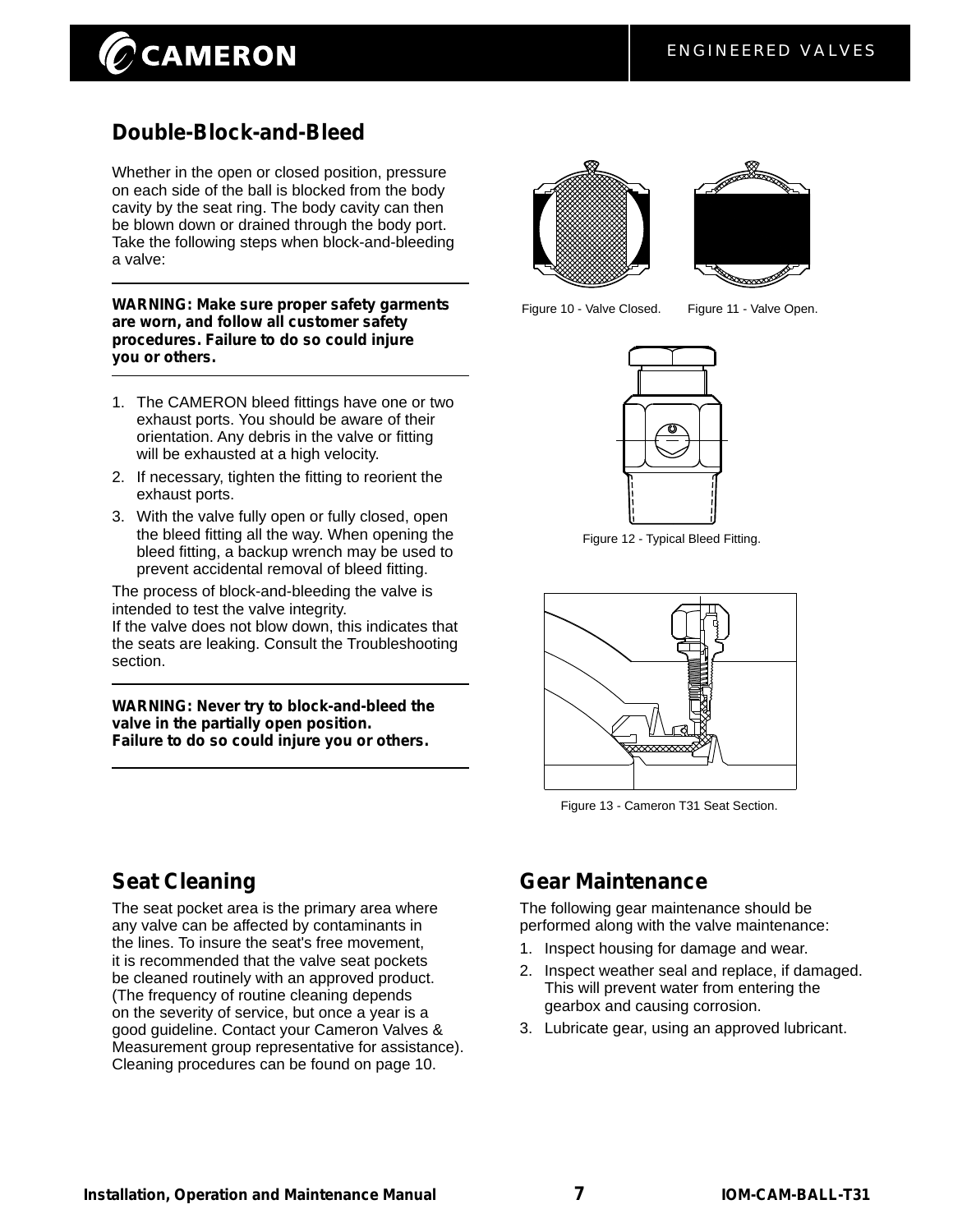

## **Troubleshooting**

| <b>Trouble</b>          | <b>Probable Cause</b><br><b>Remedy</b>      |                                                                                                                                                                                                               |
|-------------------------|---------------------------------------------|---------------------------------------------------------------------------------------------------------------------------------------------------------------------------------------------------------------|
| The seats               | The valve is not closed<br>completely.      | Operate the valve to the fully closed position.<br>Block-and-Bleed the valve to insure that the<br>leakage has stopped. Refer to Block-and-<br>Bleed procedure on page 7.                                     |
| are leaking.            | Operator stops are incorrectly<br>adjusted. | Properly adjust the operator stops. Refer to<br>Setting Stops on page 4.<br>Block-and-Bleed the valve to insure that the<br>leakage has stopped. Refer to the Block-and-<br>Bleed procedure on page 7.        |
|                         | The seat rings are<br>malfunctioning.       | Clean and flush the seat rings. Refer to the<br>Injection Procedure section on pages 10 - 12.                                                                                                                 |
| The stem<br>is leaking. | Stem screw or nut is loose.                 | Tighten the stem screw or nut tightly enough<br>to stop the leak. Do not exceed torque value<br>for stem screw. Contact your Cameron<br>Valves & Measurement group representative<br>to obtain torque values. |
|                         |                                             | Operate the valve to make sure the stem is<br>causing the leak.                                                                                                                                               |
|                         | The stem seal is damaged.                   | Replace stem seal. Contact your Cameron<br>Valves & Measurement group representative<br>for assistance.<br>Inject a small amount of sealant into the stem<br>injection fitting.                               |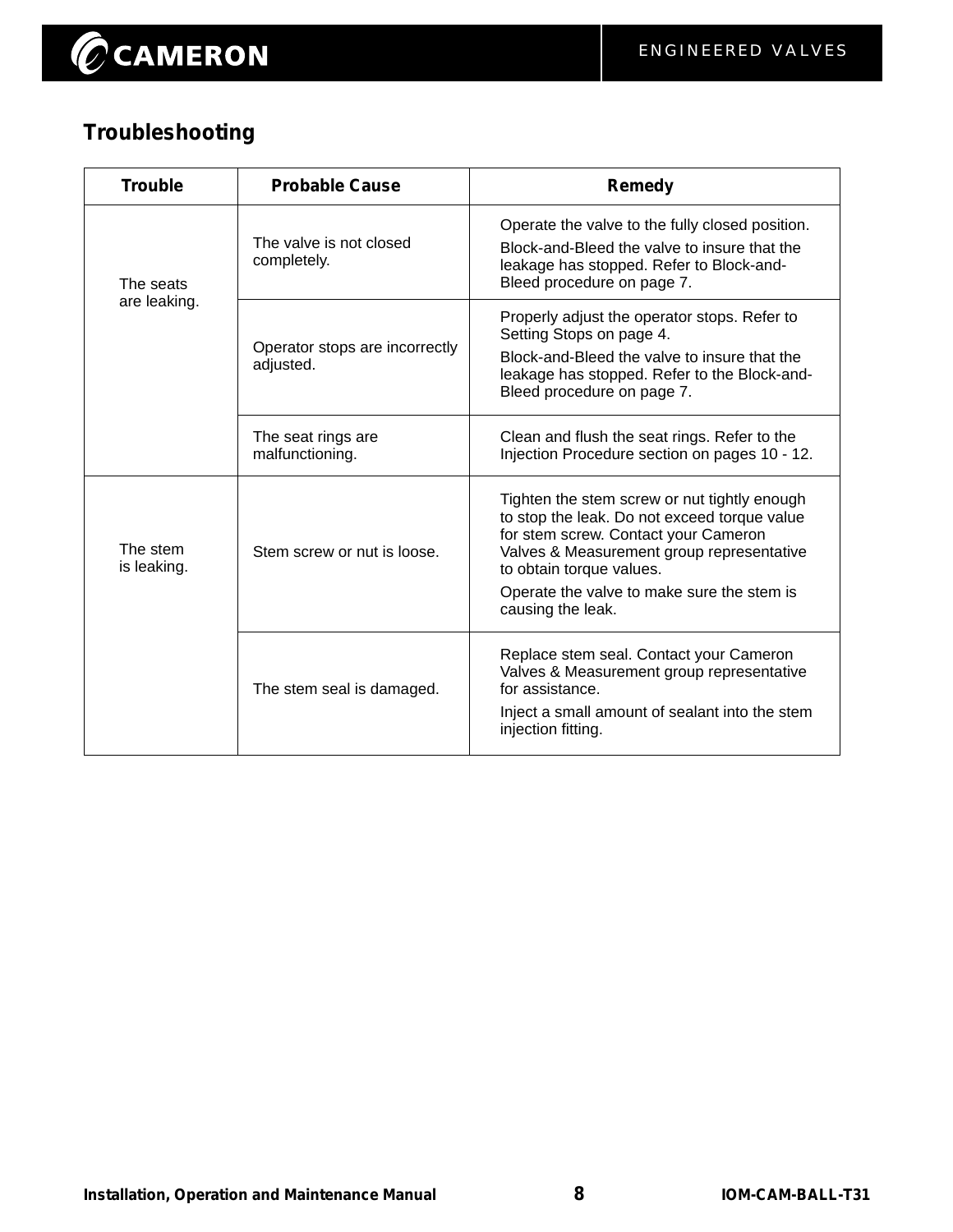## **Troubleshooting (continued)**

| <b>Trouble</b>                                 | <b>Probable Cause</b>                                             | Remedy                                                                                                                                                          |
|------------------------------------------------|-------------------------------------------------------------------|-----------------------------------------------------------------------------------------------------------------------------------------------------------------|
|                                                | The operator is malfunctioning.<br>(Worm gear operators only)     | Perform gear maintenance outlined on page 7.                                                                                                                    |
| The valve is<br>difficult to operate.          | There is a build up in the seat<br>area due to line contaminates. | Clean the seat area as outlined on page 7.                                                                                                                      |
|                                                |                                                                   | Loosen the stem screw or nut.                                                                                                                                   |
|                                                |                                                                   | Operate the valve.                                                                                                                                              |
|                                                | Stem capscrew or nut is too<br>tight.                             | Tighten the stem screw or nut to the appropriate<br>torque value. Contact your Cameron Valves &<br>Measurement group representative to obtain<br>torque values. |
| Sealant fitting is                             | Trash in fitting.                                                 | Inject a small amount of cleaner into fitting to<br>dislodge trash.                                                                                             |
| leaking.                                       |                                                                   | Install an auxiliary fitting.                                                                                                                                   |
|                                                | Fitting seal is damaged.                                          | Replace fitting when line is depressurized.                                                                                                                     |
| <b>Fitting leaks</b><br>between<br>coupler and | Paint or trash is on the surface<br>of the button head fitting.   | Clean surface of button head fitting.                                                                                                                           |
| button head.                                   | Coupler seal is damaged.                                          | Replace seal as per manufacturer's instructions.                                                                                                                |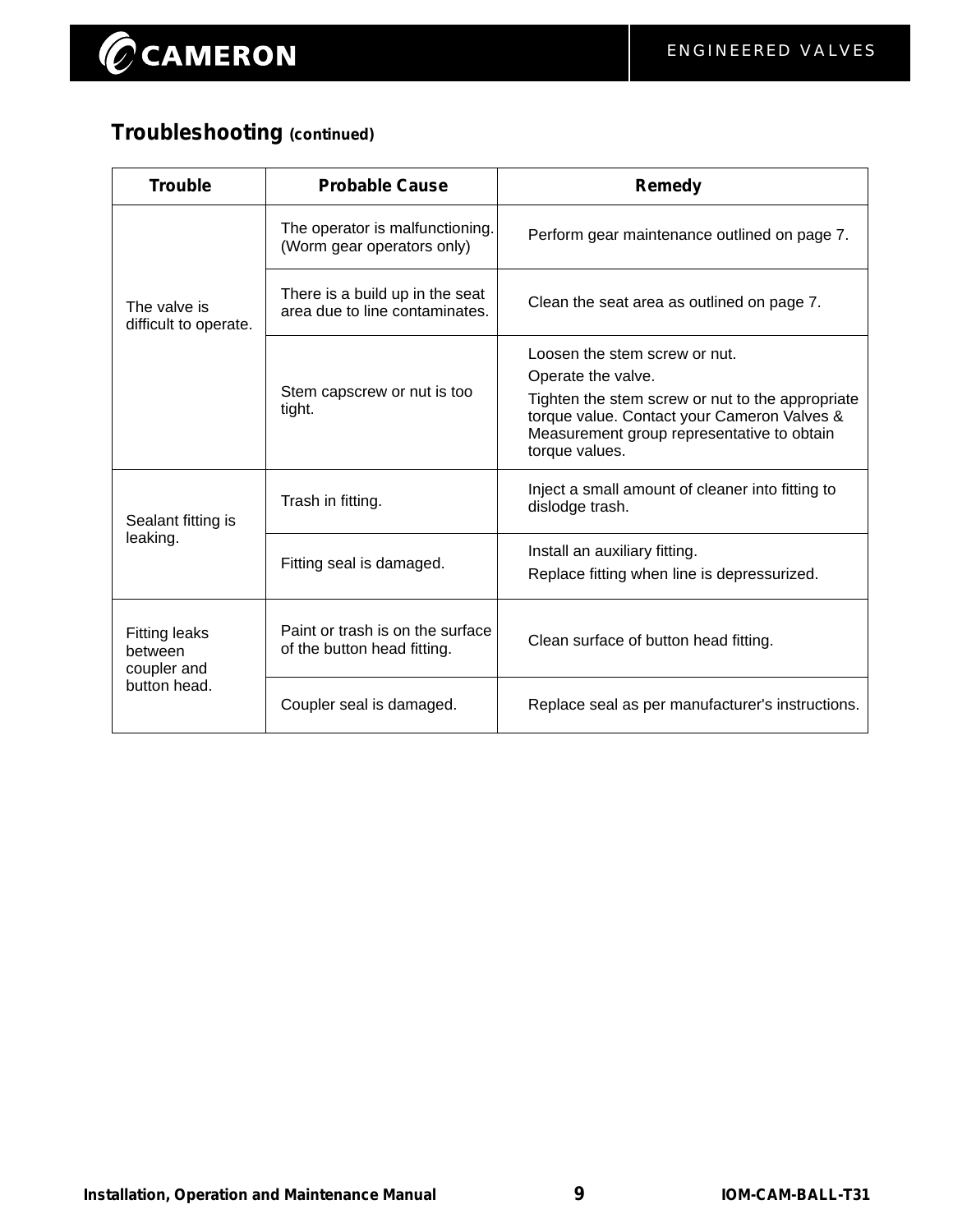## **Injection Procedures**

## **Routine Cleaning**

| <b>Steps</b>                       | <b>Procedure</b>                                                                                                                                                                                                                                                                       |  |
|------------------------------------|----------------------------------------------------------------------------------------------------------------------------------------------------------------------------------------------------------------------------------------------------------------------------------------|--|
| 1. Inspect valve.                  | Inspect:<br>Seat injection fittings.<br>Stem injection fitting. (Do not inject into this fitting.)<br>Body / bleed fitting                                                                                                                                                             |  |
| 2. Inspect equipment.              | Make sure the grease gun / pump is in working order and loaded with the<br>appropriate product.                                                                                                                                                                                        |  |
| 3. Inject standard<br>valve flush. | Inject full seat capacity into each seat, utilizing the seat injection ports.<br>(Refer to capacity chart on page 13.) If this is the first time maintenance has<br>been performed, and the valve has been in service over two years, perform<br>Valve Cleaning procedures on page 11. |  |
| 4. Operate valve.                  | Make sure it is safe to operate the valve.<br>Fully operate valve three times.                                                                                                                                                                                                         |  |
| 5. Inspect valve.                  | Make sure the valve is in the correct position.<br>Clean the grease fittings.<br>Replace fitting caps.                                                                                                                                                                                 |  |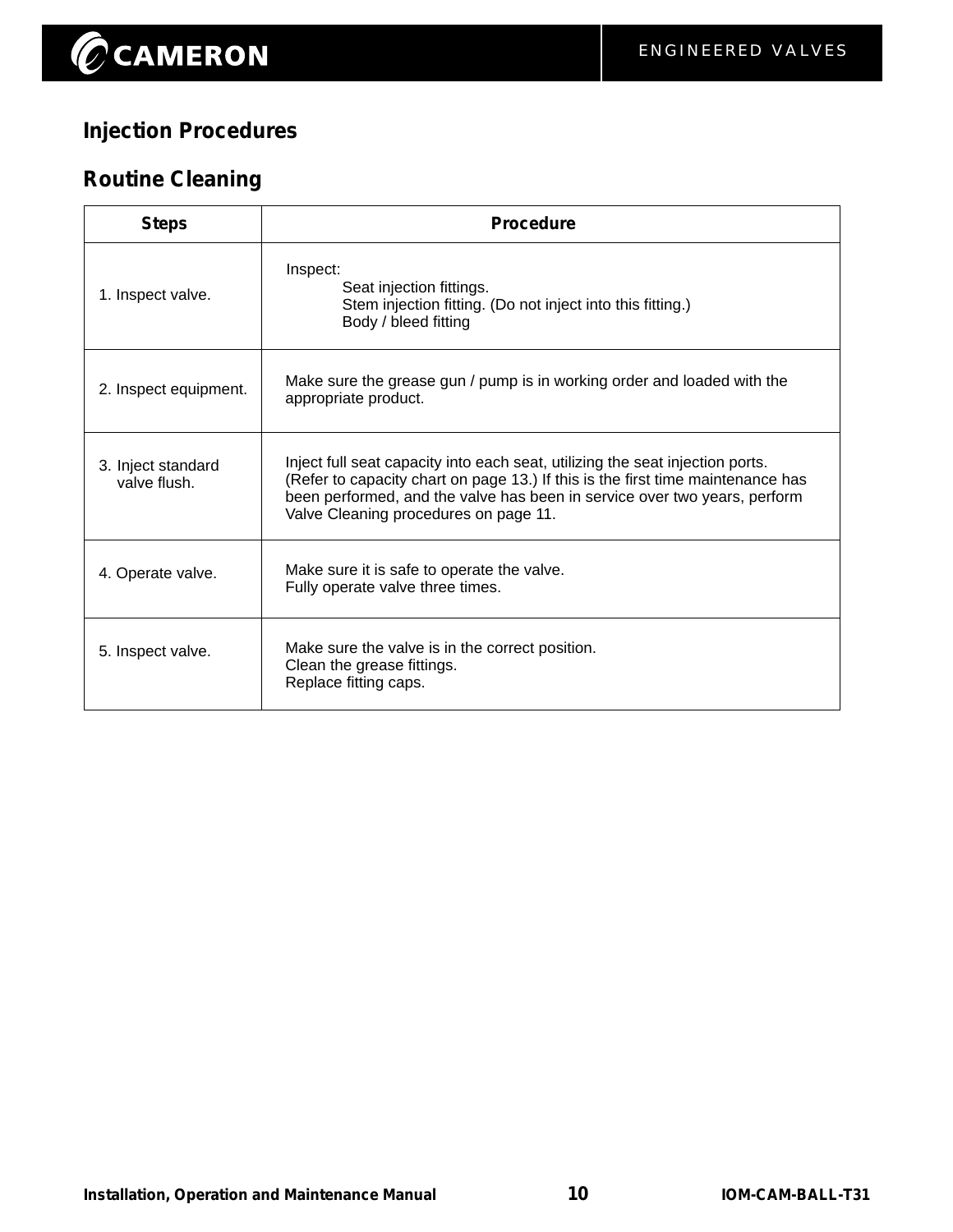## **Valve Cleaning**

| <b>Steps</b>               | <b>Procedure</b>                                                                                                                                                  |
|----------------------------|-------------------------------------------------------------------------------------------------------------------------------------------------------------------|
| 1. Inspect valve.          | Inspect:<br>Seat injection fittings.<br>Stem injection fitting. (Do not inject into this fitting.)<br>Body / bleed fitting                                        |
| 2. Inspect equipment.      | Make sure the grease gun / pump is in working order and loaded with the<br>appropriate product.                                                                   |
| 3. Inject flush.           | Inject full seat capacity into each seat, utilizing the seat injection ports.<br>(Refer to capacity chart on page 13.)                                            |
| 4. Operate valve.          | Make sure it is safe to operate the valve.<br>Fully operate valve three times.                                                                                    |
| 5. Inject cleaner / flush. | Inject full seat capacity into each seat, utilizing seat injection ports.<br>(Refer to capacity chart on page 13.)                                                |
| 6. Allow valve to soak.    | Wait one to six hours to allow cleaner to penetrate the buildup and<br>contaminates.                                                                              |
| 7. Inject flush.           | Inject full seat capacity into each seat, utilizing seat injection ports.<br>(Refer to capacity chart on page 13.)                                                |
| 8. Operate valve.          | Fully operate the valve three times.                                                                                                                              |
| 9. Test valve.             | Block-and-bleed valve. (Refer to Block-and-Bleed procedure on page 7.)<br>If the valve will not bleed down, follow the sealant injection procedure on<br>page 12. |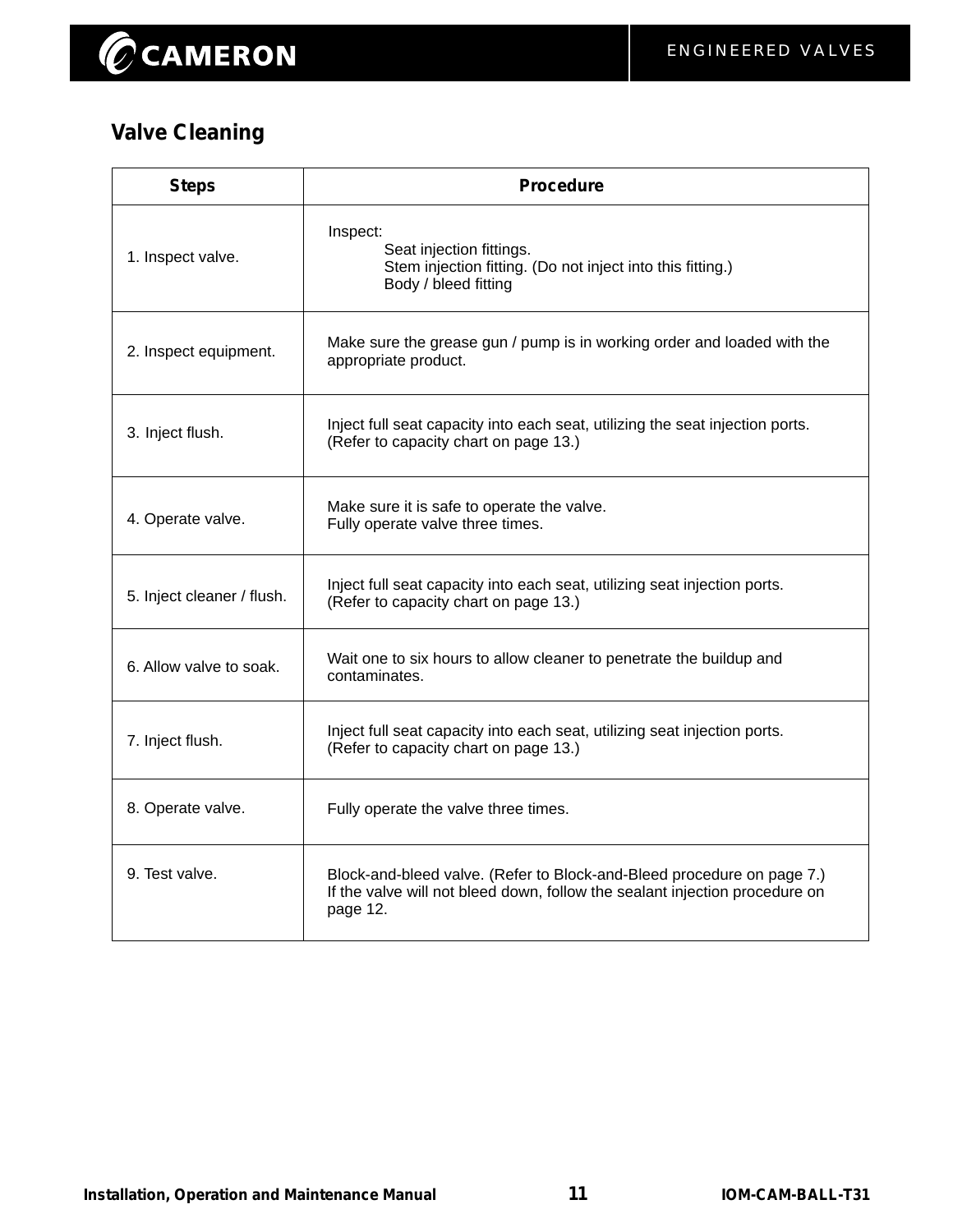## **Sealant Injection**

| <b>Steps</b>                                                                 | <b>Procedure</b>                                                                                                                                                                                                                                                                                                                                                                                                            |
|------------------------------------------------------------------------------|-----------------------------------------------------------------------------------------------------------------------------------------------------------------------------------------------------------------------------------------------------------------------------------------------------------------------------------------------------------------------------------------------------------------------------|
| 1. Prior steps.                                                              | Be sure to follow steps found within Troubleshooting section under Seats are<br>Leaking on page 8 prior to proceeding.<br>All nine steps found in Valve Cleaning on page 11 should be conducted prior<br>to proceeding.                                                                                                                                                                                                     |
| 2. Verify valve position.                                                    | Confirm valve is in the fully closed position. Use the Open and Closed<br>View Ports (page 6) when available.                                                                                                                                                                                                                                                                                                               |
| 3. Inject standard sealant.                                                  | Inject full seat capacity into each seat, utilizing the seat injection ports.                                                                                                                                                                                                                                                                                                                                               |
| 4. Test valve.                                                               | Block-and-Bleed valve. (Refer to Block-and-Bleed procedure on page 7.)<br>If the valve will not bleed down, continue to the next step.                                                                                                                                                                                                                                                                                      |
| 5. Operate valve.                                                            | Operate valve to the fully open position.<br>Use the Open and Closed View Ports on page 6 to verify valve position.                                                                                                                                                                                                                                                                                                         |
| 6. Inject standard sealant.                                                  | Inject 1/2 seat capacity into each seat, utilizing seat injection ports.                                                                                                                                                                                                                                                                                                                                                    |
| 7. Test valve.                                                               | Block-and-Bleed valve. (Refer to Block-and-Bleed procedure on page 7.)<br>If the valve will not bleed down, continue to the next step.<br>If the valve leaks in the closed but not in the open position:<br>- The valve is not going fully closed.<br>(use the Open and Closed View Ports on page 6 to verify valve position)<br>- Possible ball damage. Contact your Cameron Valves & Measurement<br>group representative. |
| 8. Operate valve.                                                            | Cycle valve open/close 6 times and return to fully closed position.<br>Use the Open and Closed View Ports on page 6 to verify valve position.                                                                                                                                                                                                                                                                               |
| 9. Inject standard sealant.                                                  | Inject 1/2 seat capacity into each seat, utilizing seat injection ports.                                                                                                                                                                                                                                                                                                                                                    |
| 10. Test valve                                                               | Block-and-Bleed valve. (Refer to Block-and-Bleed procedure on page 7.)<br>If the valve will not bleed down, continue to the next step.                                                                                                                                                                                                                                                                                      |
| 11. Inject severe leak<br>sealant.                                           | Inject full seat capacity into each seat, utilizing seat injection ports.                                                                                                                                                                                                                                                                                                                                                   |
| 12. Test valve                                                               | Block-and-Bleed valve. (Refer to Block-and-Bleed procedure on page 7.)<br>If the valve will not bleed down, continue to the next step.                                                                                                                                                                                                                                                                                      |
| 13. Operate valve                                                            | Cycle valve open/close 3 times and return to fully closed position.                                                                                                                                                                                                                                                                                                                                                         |
| 14. Inject severe leak<br>sealant.                                           | Inject 1/2 seat capacity into each seat, utilizing seat injection ports.                                                                                                                                                                                                                                                                                                                                                    |
| 15. Test valve                                                               | Block-and-Bleed valve. (Refer to Block-and-Bleed procedure on page 7.)<br>If the valve will not bleed down, continue to the next step.                                                                                                                                                                                                                                                                                      |
| 16. Contact your<br>Cameron Valves &<br>Measurement group<br>Representative. | When Contacting your Cameron Valves & Measurement group representative<br>for assistance, please have the following information available:<br>- Valve Size<br>-Assembly Number<br>- ASME Class<br>-Manufacture Date<br>- Serial Number (Refer to nameplate on page 2)<br>The Cameron Valves & Measurement group representative may be able to<br>provide additional information or schedule an on-site consultation.        |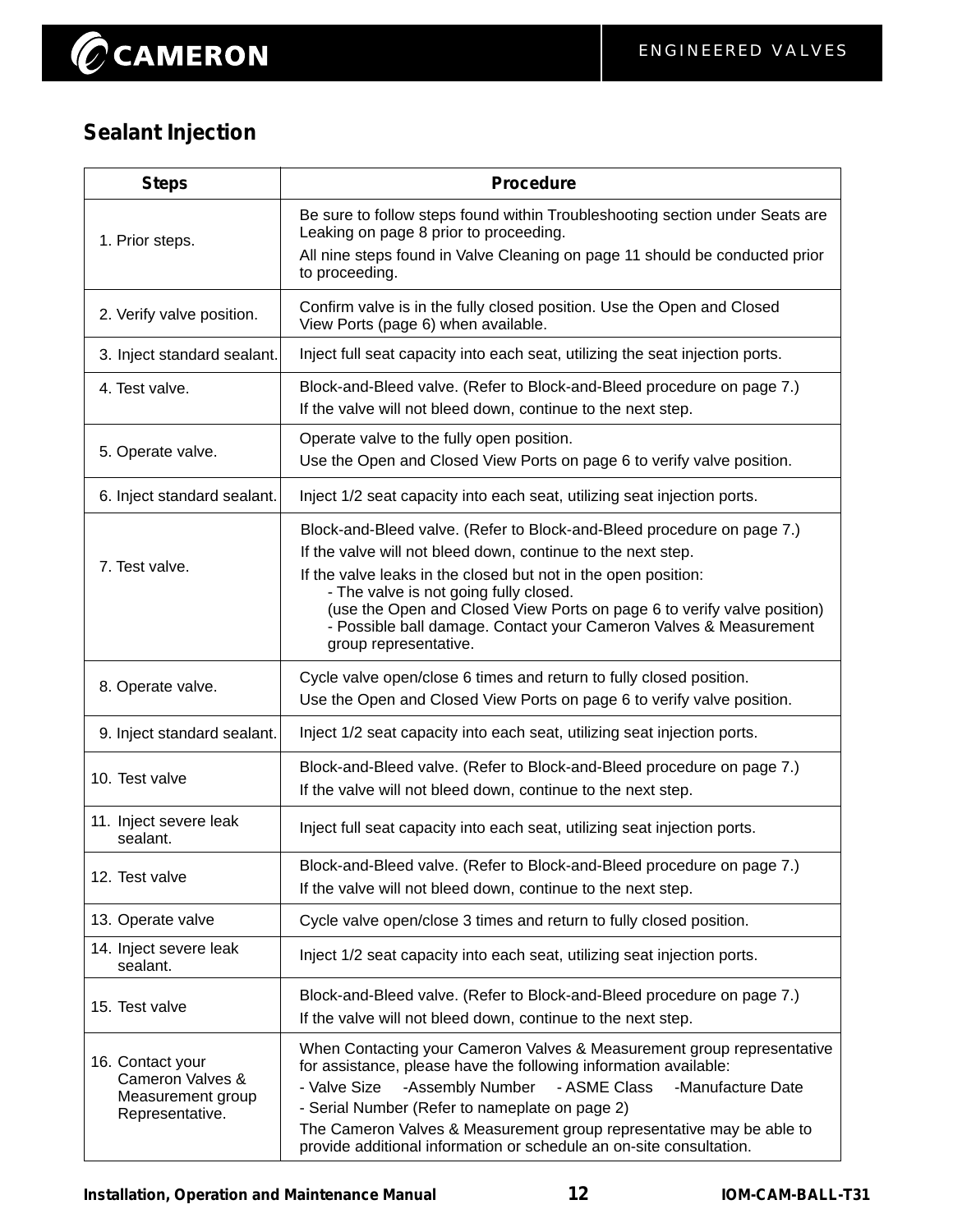## **Injection Capacity Chart**

| <b>Valve</b><br><b>Size</b> | <b>Volume</b><br>per Seat (oz) | <b>Volume</b><br>per Valve (oz) | <b>Volume</b><br>per Seat (cm <sup>3</sup> ) | <b>Volume</b><br>per Valve (cm <sup>3</sup> ) |
|-----------------------------|--------------------------------|---------------------------------|----------------------------------------------|-----------------------------------------------|
| 2"                          | 1                              | $\overline{2}$                  | 25                                           | 50                                            |
| 3"                          | 1                              | $\overline{2}$                  | 35                                           | 65                                            |
| 4"                          | $\overline{2}$                 | 3                               | 50                                           | 100                                           |
| 6"                          | $\overline{2}$                 | $\overline{4}$                  | 65                                           | 130                                           |
| 8"                          | 3                              | 6                               | 80                                           | 160                                           |
| 10"                         | 3                              | $6\phantom{1}$                  | 90                                           | 180                                           |
| 12"                         | 5                              | 10                              | 135                                          | 270                                           |
| 14"                         | 5                              | 10                              | 155                                          | 310                                           |
| 16"                         | 6                              | 12                              | 170                                          | 335                                           |
| 18"                         | 9                              | 18                              | 265                                          | 525                                           |
| 20"                         | 10                             | 20                              | 295                                          | 585                                           |
| 22"                         | 11                             | 22                              | 330                                          | 655                                           |
| 24"                         | 12                             | 24                              | 350                                          | 695                                           |
| 26"                         | 13                             | 26                              | 395                                          | 785                                           |
| 28"                         | 13                             | 26                              | 400                                          | 800                                           |
| 30"                         | 15                             | 30                              | 445                                          | 890                                           |
| 34"                         | 17                             | 34                              | 495                                          | 990                                           |
| 36"                         | 21                             | 42                              | 620                                          | 1240                                          |
| 40"                         | 32                             | 64                              | 960                                          | 1920                                          |
| 42"                         | 34                             | 68                              | 995                                          | 1990                                          |

### **Extended Sealant Lines Capacity Chart**

| <b>Nominal</b>   | <b>Outside Diameter</b>  | Volume of Sealant Per Length of Pipe |                    |
|------------------|--------------------------|--------------------------------------|--------------------|
| <b>Line Size</b> | of Pipe                  | oz/ft                                | cm <sup>3</sup> /m |
| $1/4"$ (6 mm)    | $.540^{\circ}$ (13.7 mm) |                                      | 46                 |
| $1/2$ " (12 mm)  | $.840$ " (21.3 mm)       | l.6                                  | 150                |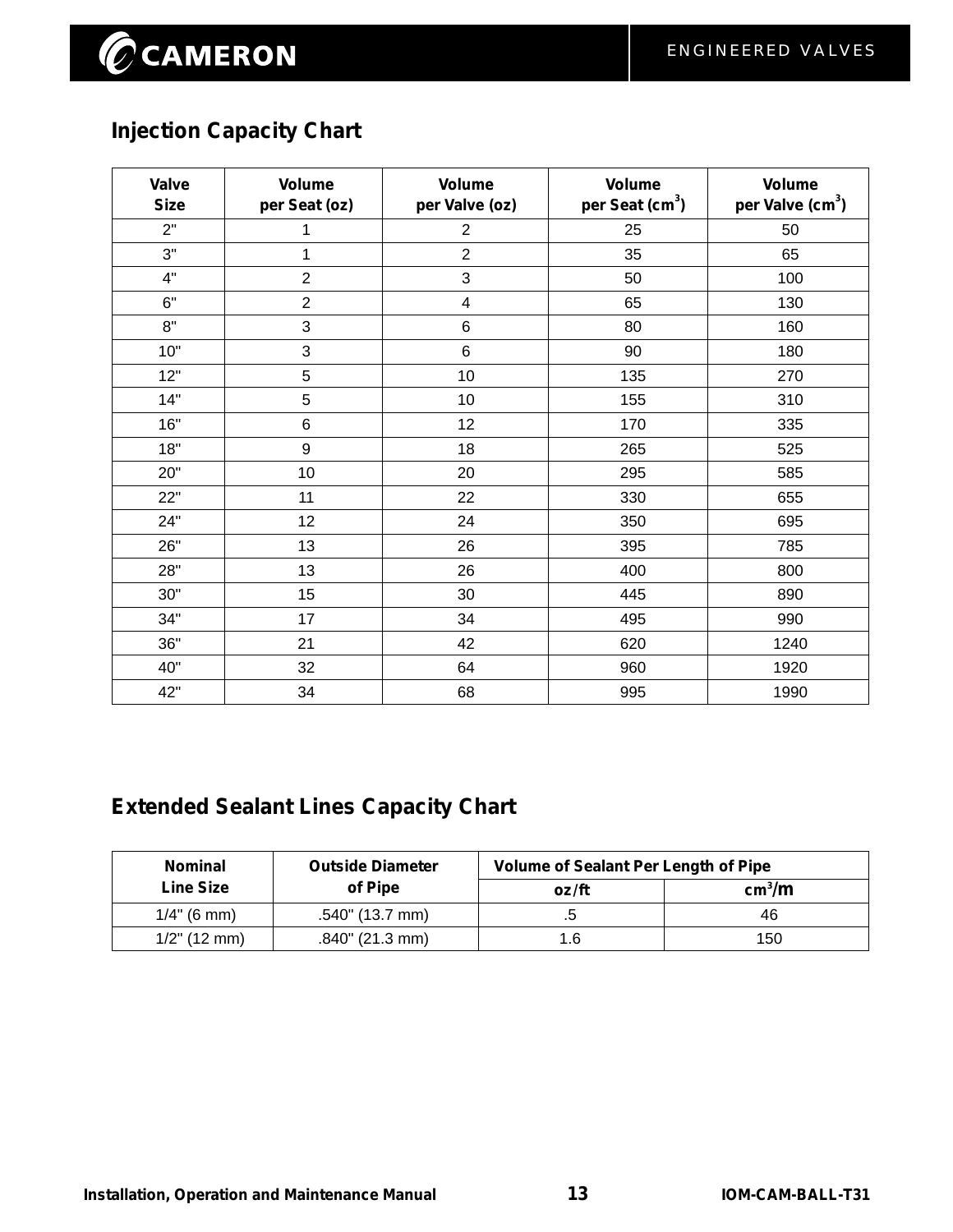## $\oslash$ CAMERON

### **Approved Flush / Sealant**

The following products are recommended by the cleaner / sealant manufacturers for the indicated service and condition. Contact your Cameron Valves & Measurement group representative for availability through Cameron Valves & Measurement.

| <b>Product</b>      | <b>Service</b>                  | <b>Cleaner / Sealant Manufacturer</b> |                             |                          |  |
|---------------------|---------------------------------|---------------------------------------|-----------------------------|--------------------------|--|
|                     | <b>Condtions</b>                | <b>Val-Tex</b>                        | <b>Sealweld</b>             | Lubchem                  |  |
|                     | Flush                           | <b>Valve Flush</b>                    | <b>Valve Cleaner Plus</b>   | <b>Valve Saver</b>       |  |
|                     | <b>Standard Valve Lubricant</b> | 2000 Light Lube                       | Equa-Lube 80                | Lubchem "50-400"         |  |
| <b>Natural Gas</b>  | <b>Standard Sealant</b>         | 80 bulk / 80-H stick                  | Total Lube 911 *            | Everlast No. 1           |  |
|                     | <b>Standard Low Temp</b>        | 750 bulk / stick                      | Winterlub 7030 *            | Everlast No. 1 AG        |  |
|                     | Severe Leak Sealant             | 80+FTFE bulk / stick *                | Sealweld #5050 *            | <b>Formasil RS</b>       |  |
|                     | Flush                           | Valve Flush                           | <b>Valve Cleaner Plus</b>   | Valve Saver              |  |
|                     | <b>Standard Valve Lubricant</b> | 2000 Light Lube                       | Equa-Lube 80                | Lubchem "50-400"         |  |
| Sour Gas            | <b>Standard Sealant</b>         | 700 bulk / stick                      | Total Lube 911 *            | Lubchem "50-400"         |  |
|                     | <b>Standard Low Temp</b>        | 750 bulk / stick                      | Winterlub 7030 *            | Lubchem "50-300"         |  |
|                     | Severe Leak Sealant             | 700 FTFE bulk / stick *               | Sealweld #5050 *            | <b>Formasil RS</b>       |  |
|                     | Flush                           | <b>Valve Flush</b>                    | <b>Valve Cleaner Plus</b>   | <b>Valve Saver</b>       |  |
|                     | <b>Standard Valve Lubricant</b> | 2000 Light Lube                       | Sealweld Silicone Lubricant | <b>Everlast WR</b>       |  |
| Dry CO <sub>2</sub> | <b>Standard Sealant</b>         | 700 bulk / stick                      | Sealweld Silicone Lubricant | <b>Everlast WR</b>       |  |
|                     | <b>Standard Low Temp</b>        | 750 bulk / stick                      | Sealweld Silicone Lubricant | Everlast WR              |  |
|                     | Severe Leak Sealant             | 700 FTFE bulk / stick *               | Sealweld Silicone Sealant   | Formasil CO <sub>2</sub> |  |
|                     | <b>Flush</b>                    | Valve Flush                           | <b>Valve Cleaner Plus</b>   | Valve Saver              |  |
| Crude Oil           | <b>Standard Valve Lubricant</b> | 2000 Light Lube                       | Equa Lube 80                | Lubchem "50-400"         |  |
|                     | <b>Standard Sealant</b>         | 700 bulk / stick                      | Total Lube 911 *            | Lubchem "50-400"         |  |
|                     | <b>Standard Low Temp</b>        | 750 bulk / stick                      | Winterlub 7030 *            | Lubchem "50-300"         |  |
|                     | Severe Leak Sealant             | 700 FTFE bulk / stick *               | Sealweld #5050 *            | <b>Formasil WR</b>       |  |

\* Note: Contains PTFE.

#### **Valve Cleaner / Sealant Manufacturers**

**Val-Tex Sealweld Lubchem Inc.** Valves Incorporated of Texas 6450 Skyview Drive P.O. Box 2626 10600 Fallstone Rd. **Houston, TX 77041** Spring, TX 77383 Houston, TX 77099 713/466-7373 281/350-9600 281/530-4848 800/624-4301 800/929-0244 800/627-9771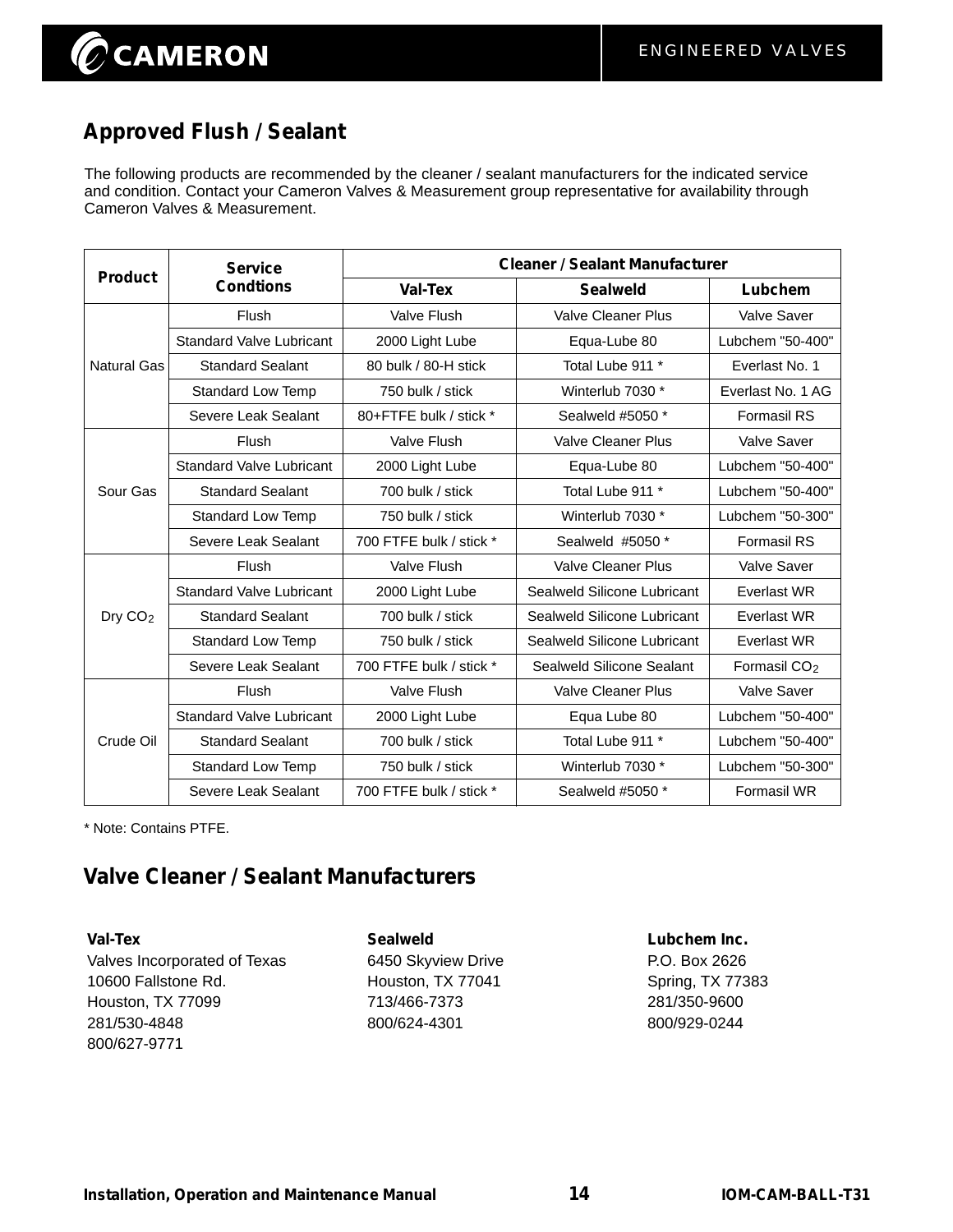## CCAMERON

#### **Stem Designs**

#### **1", 1.5" and 2" Stem Design**



- 1 Capscrew
- 2 Disc Spring
- 3 Stop Nut
- 4 Stem Seal Washer
- 5 Stem Seal



Figure 14 - 1", 1 1/2" and 2" Stem Design.

#### **3" Stem Design**

#### **ITEM DESCRIPTION**

- 1 Nut
- 2 Disc Spring
- 3 Keyed Shaft
- 4 Stud
- 5 Stem Seal Washer
- 6 Stem Seal



Figure 15 - 3" Stem Design.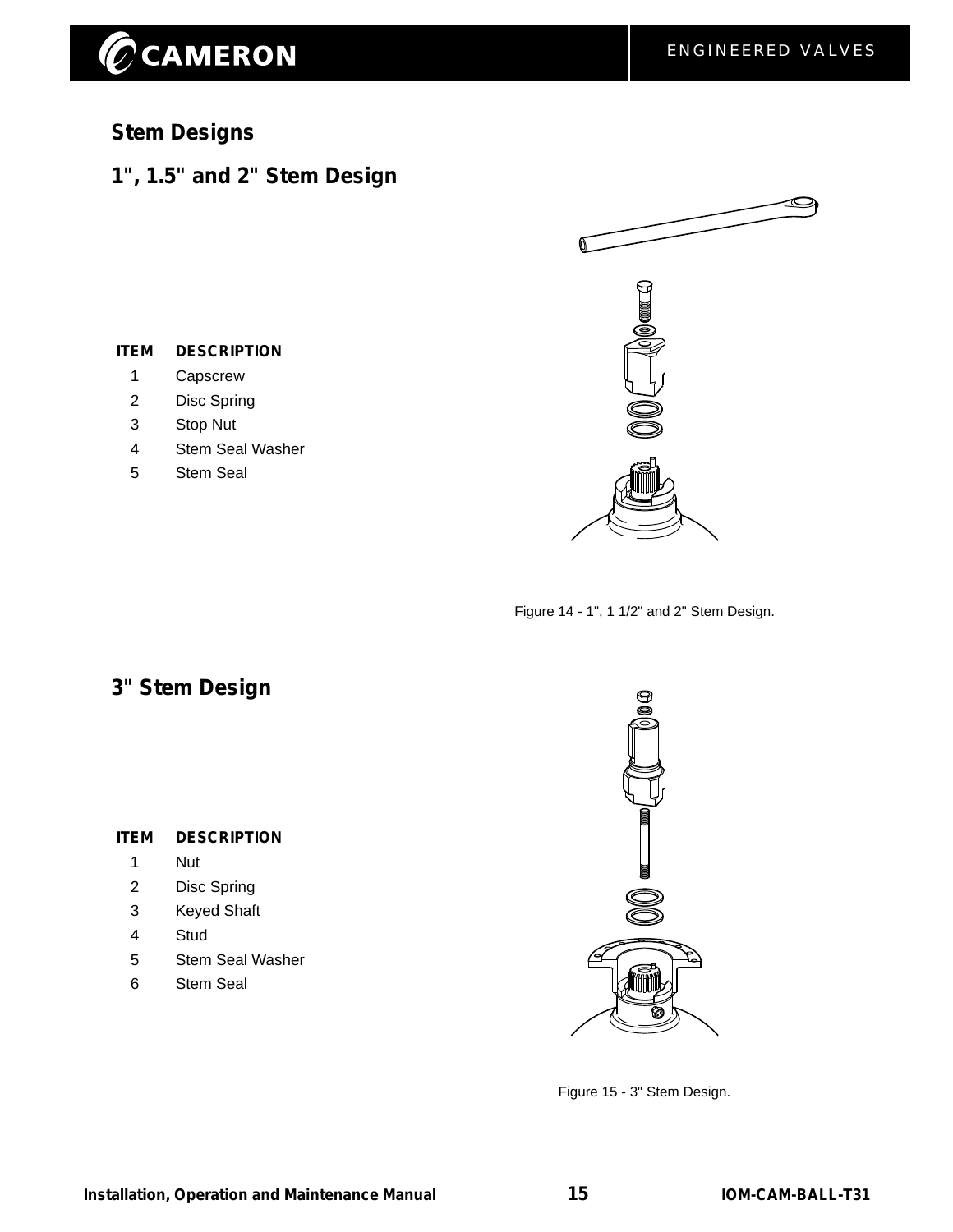# $\widehat{\mathscr{O}}$ CAMERON

### **Stem Designs**

### **4" and Larger Stem Design**

#### **ITEM DESCRIPTION**

- 1 Nut
- 2 Disc Spring
- 3 Keyed Shaft
- 4 Stud
- 5 Stem Seal Gland
- 6 Stem seal



Figure 16 - 4"and Larger Stem Design.

#### **NOTES**

**Installation, Operation and Maintenance Manual 16 IOM-CAM-BALL-T31**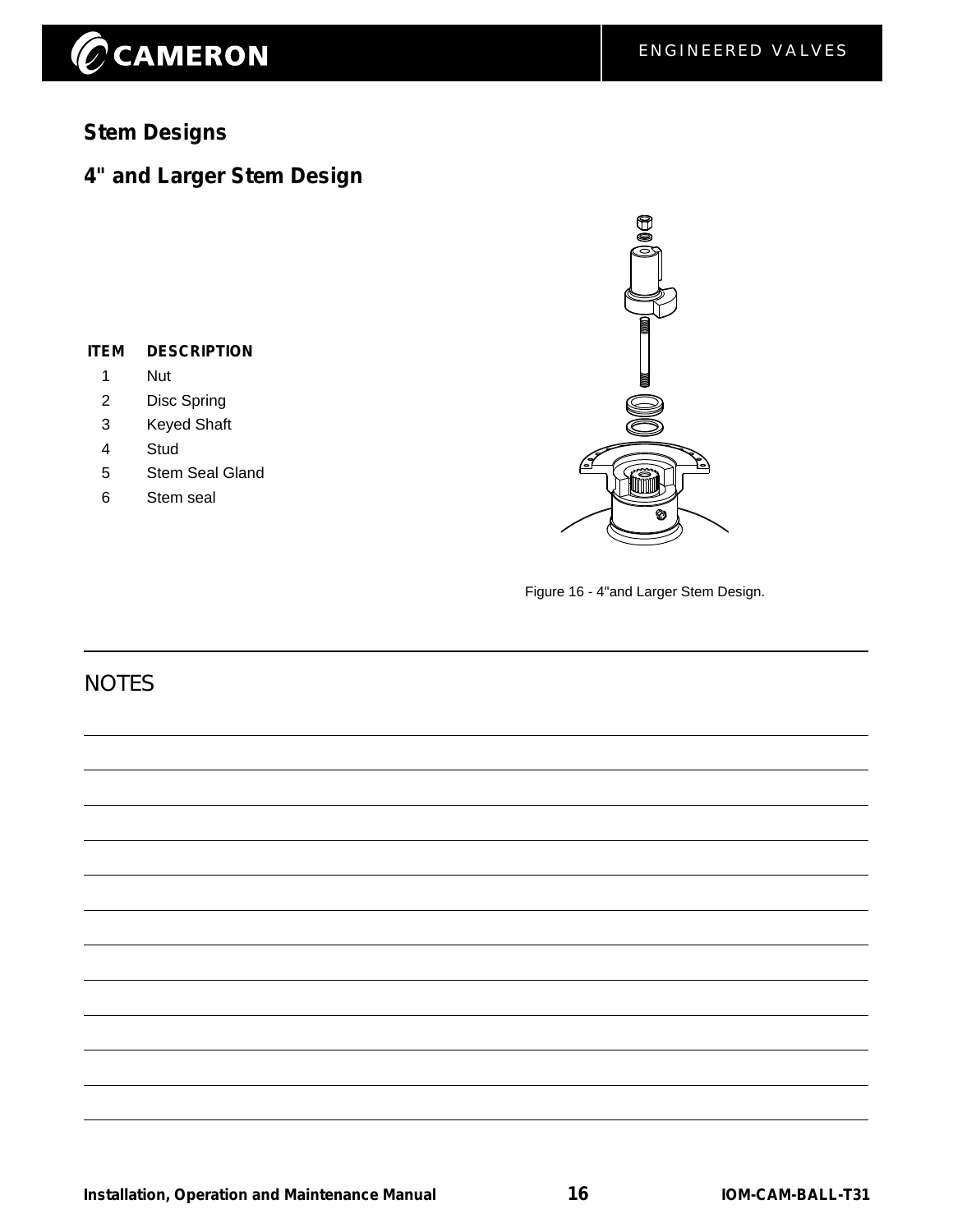# CCAMERON

#### **NOTES**